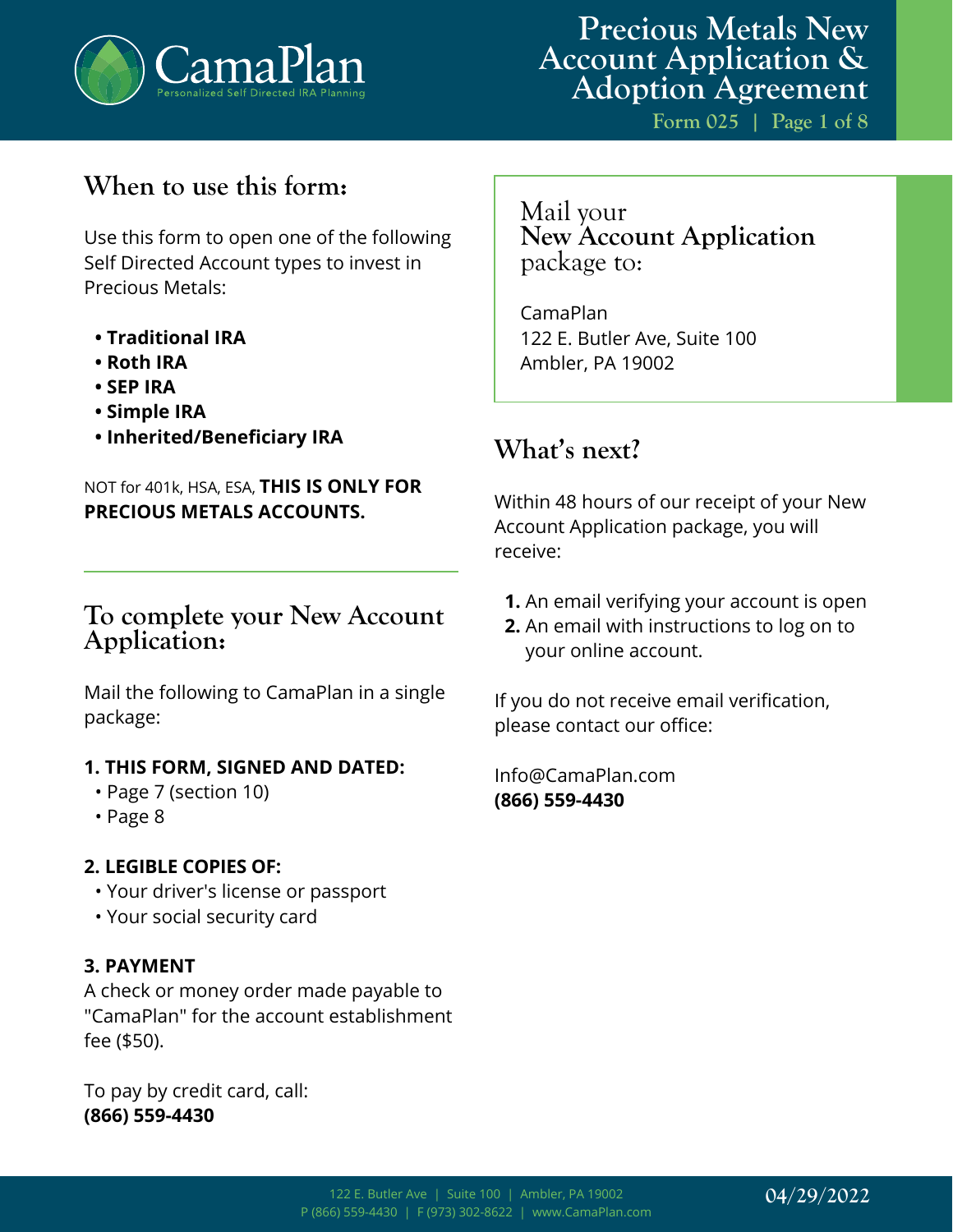

# **Precious Metals New Account Application & Adoption Agreement**

**Form 025 | Page 2 of 8**

## **1. Participant Details**

Legal Name (must match SSN card)

### Address

(Note: Should match driver's license or passport address. If not, please provide supporting documentation (such as utility bill) with your current address as well as an explanation as to why it does not match. No PO boxes.)

| Street       |  |
|--------------|--|
| City         |  |
| <b>State</b> |  |
| <b>ZIP</b>   |  |

## Mailing Address

(if different from physical address)

| Street       |  |
|--------------|--|
| City         |  |
| <b>State</b> |  |
| <b>ZIP</b>   |  |

## Email Address

(Note: To receive timely account information and correspondence. Will also serve as verification for online access.)

| State             |  |
|-------------------|--|
| <b>Issue Date</b> |  |
| Exp. Date         |  |

| Soc. Sec. No.         |      |        |
|-----------------------|------|--------|
| Date of Birth         |      |        |
| <b>Marital Status</b> |      |        |
| Gender                | Male | Female |
| Occupation            |      |        |
| Phone 1               |      |        |
| Phone 2               |      |        |

## **2. Account Type**

(Note: Please feel free to contact a CamaPlan account executive for specific guidance. Conduit IRAs are used to store assets until they are rolled into a new employer qualified plan.)

#### Select one type of new IRA account desired:



\*Complete these fields if Simple or SEP IRA selected above:

Company

Contact Phone #

### This is an inherited IRA account

(additional documentation required)

#### Deceased's Name

| Date of Birth |  |
|---------------|--|
| Date of Death |  |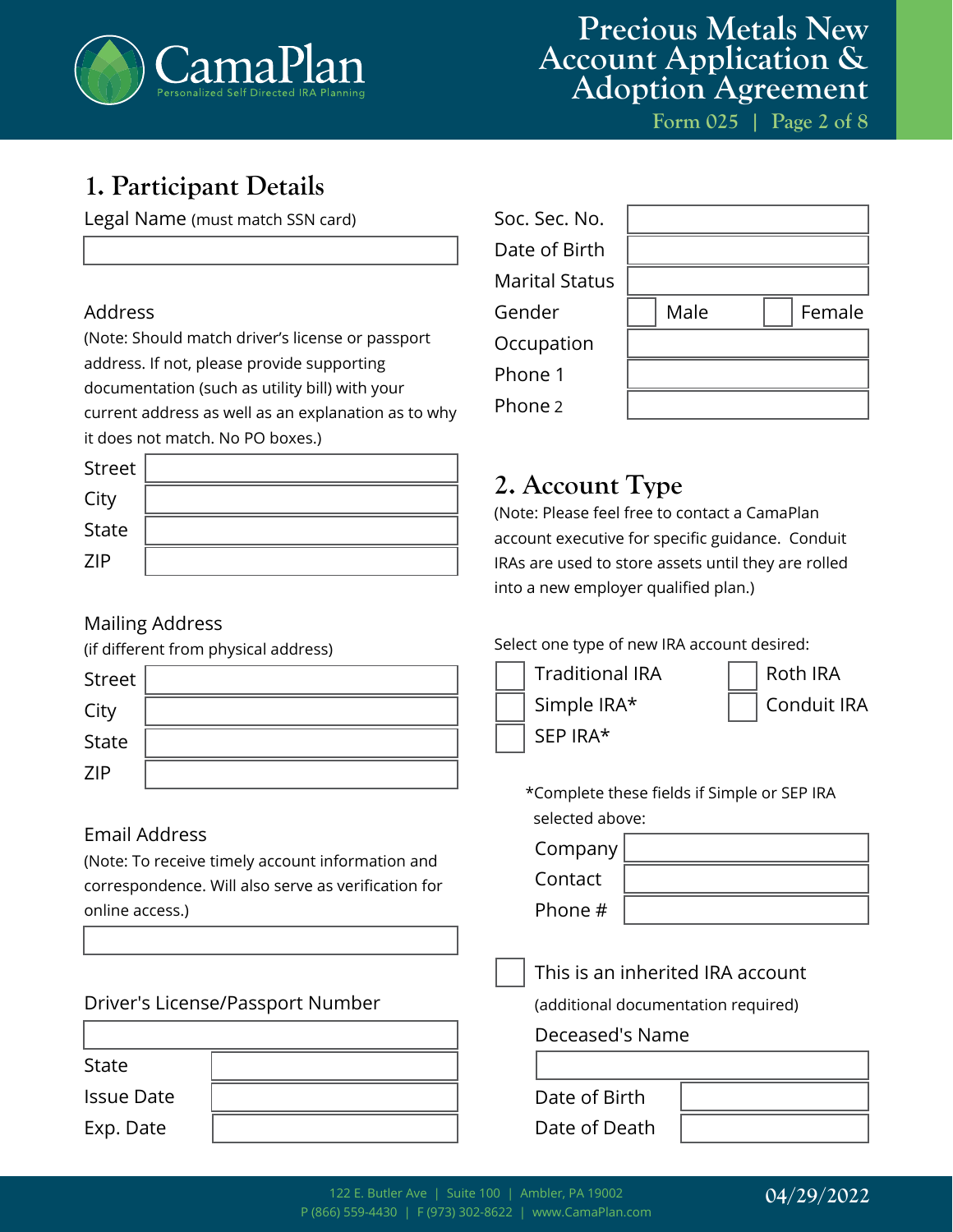

**Form 025 | Page 3 of 8**

## **3. Beneficiary Designations**

(Note: These beneficiary designations take precedence over beneficiaries designated in your Will or Trust. Add a separate sheet to add more beneficiaries. The total percentages for PRIMARY and CONTINGENT beneficiaries should EACH total 100%.)



In the event of my death, the balance in the account shall be paid to the primary beneficiaries who survive me in equal shares (or in the specified shares, if indicated). If the primary or contingent beneficiary box is not checked for a beneficiary, the beneficiary will be deemed a primary beneficiary. If none of the primary beneficiary(ies) survive me, the balance in the account shall be paid to the contingent beneficiary(ies) who survive me in equal shares (or in the specified shares, if indicated.

## **4. Consent of Spouse**

(Note: consent of the participant's spouse is required to effectively designate a beneficiary other than, or in addition to the participant's spouse. Your spouse must sign if he or she is not a 100% primary beneficiary in section 3.)

## **I consent to these Beneficiary Designations.**

Disclaimer for community and marital property states: The participant's spouse may have a property interest in the account and the right to dispose of the interest by will. Therefore, administrator and custodian disclaim any warranty as to the effectiveness of the participant's beneficiary designation or as to the ownership of the account after the death of the participant's spouse. For additional information, please consult your legal and/or tax advisor.

#### **Spouse's Signature**

**Date**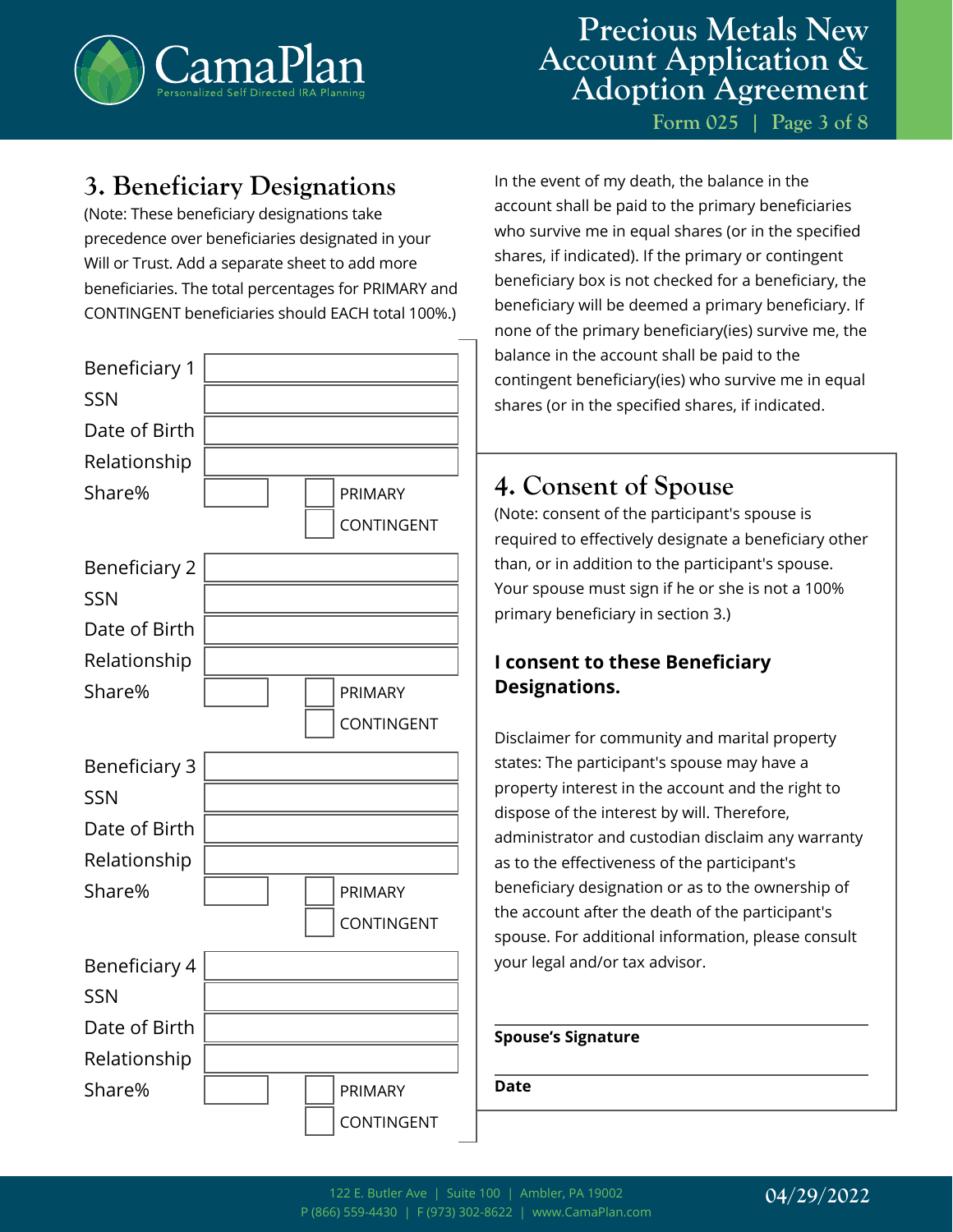

## **5. Interested Party Authorization (optional)**

(Note: We hold your account information confidential and do not share it without your written permission. This ONLY allows information to be provided to the named person. If you require someone to act on your behalf, you must provide an executed Power of Attorney form.)

I hereby authorize the administrator and custodian to provide the individual named herein access to information contained in my account. I understand that this authorization is for informational purposes only and that the named individual may not conduct transactions on my behalf. I understand that I may revoke this authorization by providing written notice to administrator at any time.

## Interested Party Name

| <b>Street</b> |  |
|---------------|--|
| City          |  |
| <b>State</b>  |  |
| <b>ZIP</b>    |  |
| Email         |  |
| Relationship  |  |
| <b>DOB</b>    |  |
| Phone         |  |

## **6. Investment Information**

| How do you plan on funding your<br>account?<br>(Check all that apply)                                                                 |
|---------------------------------------------------------------------------------------------------------------------------------------|
| Contribution<br>Transfer from another IRA<br>Rollover from another IRA<br>Direct Rollover from employer's plan<br>Re-characterization |
| How did you hear about us?<br>CamaPlan Client                                                                                         |
| CamaPlan Event                                                                                                                        |
| Asset Provider                                                                                                                        |
| Advisor                                                                                                                               |
| Internet/Advertising                                                                                                                  |
| Other                                                                                                                                 |

## **7. Privacy Policy Statement**

#### **(Note: Please review what CAMA Self- Directed IRA, LLC ("CamaPlan") will and will not do with your personal information.)**

CamaPlan takes your privacy seriously. This privacy statement provides information about the personal information that CamaPlan collects, and the ways in which CamaPlan uses that personal information.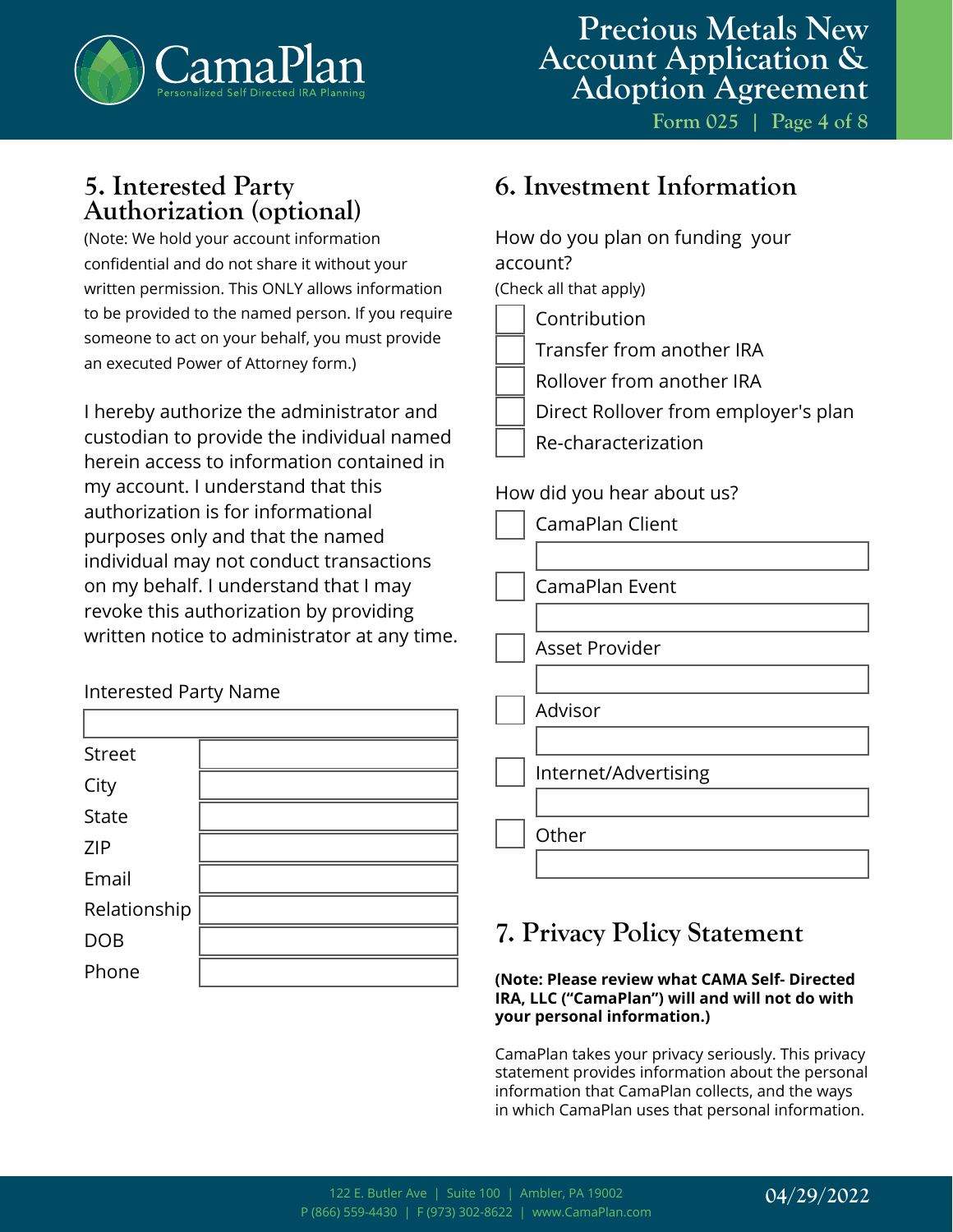

**Form 025 | Page 5 of 8**

Collection of Personal Information. CamaPlan may collect and use the following kinds of personal information: information about your use of our website and forms; information that you provide for the purpose of applying for an account; information about transactions carried out utilizing our services; and any other information that you provide to CamaPlan.

Using Personal Information. CamaPlan may use your personal information to: open and administer your account; provide on-line access to your account; deliver products or services to you; send you statements and invoices; collect payments from you; and send you informative communications.

Where CamaPlan discloses your personal information to its principals, employees, agents, or sub-contractors for these purposes, the given principal, employee, agent, or subcontractor shall be obligated to use that personal information in accordance with the terms of this privacy statement and applicable law. In addition to the disclosures reasonably necessary for the purpose identified elsewhere above, CamaPlan may disclose your personal information to the extent that it is required to do so by law, in connection with any legal proceedings or prospective legal proceedings, and in order to establish, exercise, or defend its legal rights.

Securing your Personal Information. CamaPlan will take commercially reasonable technical and organizational measures to prevent the loss, misuse, or alteration of your personal information you provide on its secure servers.

USA Patriot Act. To cooperate with the US Government's efforts to combat the funding of terrorism and money laundering activities, Federal Law requires all financial institution to obtain, verify, and record information that identifies each person who opens an account. Accordingly, when you open an account with CamaPlan, we will request your name, address, date of birth, driver's license/passport, and other information that will enable us to identify you with reasonable certainty.

# **8. Arbitration, Venue, Recovery of Attorneys' Fees & Limitation**

## **of Liability**

Arbitration & Venue. The parties hereto agree that all claims and disputes of every type and nature between or among any or all of them, including but not limited to claims in contract, tort, common law or alleged statutory violations, shall be submitted to binding arbitration pursuant to all applicable rules of the American Arbitration Association. Additionally, the parties hereto agree that whether a claim or dispute is subject to arbitration shall be submitted to binding arbitration pursuant to all applicable rules of the American Arbitration Association. This Agreement shall be governed by and construed in accordance with the laws of the Commonwealth of Pennsylvania and all proceedings will take place in Montgomery County, Pennsylvania. Arbitration is final and binding on the parties. THE PARTIES HERETO HEREBY WAIVE THEIR RIGHT TO SEEK REMEDIES IN COURT AND WAIVE THEIR RIGHT TO A JURY TRIAL. THE PARTIES HEREBY FURTHER WAIVE ANY RIGHT EACH OF THEM THEY MAY HAVE TO INSTITUTE OR CONDUCT LITIGATION OR ARBITRATION IN ANY OTHER FORUM OR LOCATION, OR BEFORE ANY OTHER BODY, WHETHER INDIVIDUALLY, REPRESENTATIVELY OR IN ANY OTHER CAPACITY.

Recovery of Attorneys' Fees. In the event any party hereto commences an action concerning or relating in any way to this Agreement,, the prevailing party therein shall be entitled to recover all of his/her/its costs, disbursements and reasonable attorneys', experts', consultants' and witnesses fees, incurred in each and every such action, including without limitation, actions based in contract, tort, common law and/or alleged statutory violations, and any and all appeals or petitions relating thereto.

General Limitation. By executing this Agreement, I recognize, understand and acknowledge that CamaPlan shall not be liable for any consequential, exemplary, incidental, indirect, or special damages including but not limited to, lost profits and lost principal/investments, resulting from any claims or cause of action commenced between or among the parties hereto concerning or relating to this Agreement, including but not limited to, the negotiation, interpretation, validity, performance or breach of this Agreement. Notwithstanding any other provision of this Agreement, and unless a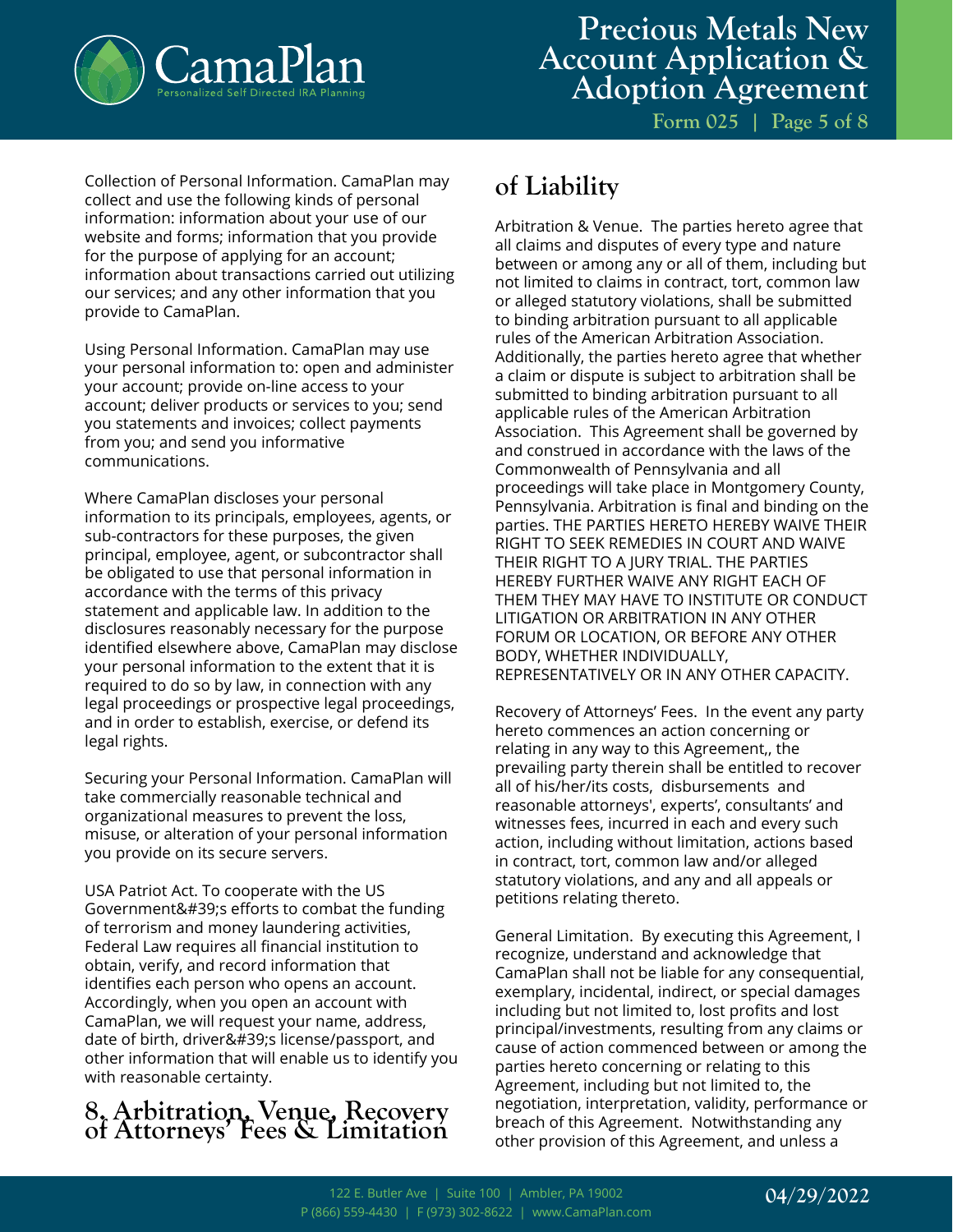

**Form 025 | Page 6 of 8**

higher limit of liability is expressly provided elsewhere in a provision making reference to this Paragraph, CamaPlan's total aggregate liability for any loss or damage for claims between or among the parties here concerning or relating to the Agreement, including but not limited to the negotiation, interpretation, validity, performance or breach of this Agreement, shall not exceed the lesser of the annual record-keeping maintenance fees, along with transaction fees, special handling fees and processing fees paid to CamaPlan to date or \$5,000. I hereby release CamaPlan from any liability exceeding such amount.

## **9. Appointment of Administrator & Custodian**

By execution of this Precious Metals New Account Application & Adoption Agreement, I, the Participant hereunder (the "Participant"), hereby appoint CamaPlan to act as Administrator ("Administrator" or "Record Keeper") of my Custodial account and I appoint Meridian Bank to act as Custodian for my account ("Custodian"). I understand and acknowledge that Administrator has entered into an administrative services agreement with Custodian under which Administrator is to provide administrative services for the Participant's Custodial account, and to properly fulfill its duties as Administrator. Under the administrative services agreement, all communication between the Participant and the Custodian shall be handled through Administrator. Administrator may elect to satisfy the requirement under Section 408(a) of the Internal Revenue Code to serve as custodian of Custodial accounts by forming an affiliated entity that is qualified to serve as custodian (the "trust entity"). Upon Administrator and/or it's trust entity satisfying the requirements to serve as custodian of my account, then I appoint such entity as custodian of my account without further notice or action on my part. Administrator intends to enter into a similar administrative services agreement with any such trust entity and so will continue to serve as administrator of my account.

I acknowledge and agree that this Precious Metals New Account Application & Adoption Agreement and the pertinent Form 5305 (Custodial Account Agreement and Disclosure Statement), together with the Fee Agreement and Schedule of Charges

and any other written instructions, in form and substance acceptable to Administrator and the Custodian, (all such documents being incorporated herein by this reference) collectively comprise my entire agreement and govern all aspects of my relationship with the Custodian, Administrator, Record Keeper and/or the contemplated trust entity.

I acknowledge and agree that Administrator is independent of the Custodian and not empowered or authorized to obligate or bind the Custodian, and vice versa. Additionally, nothing in this Precious Metals New Account Application & Agreement shall be construed to render Administrator or the trust entity an employee, partner, agent of, or joint venturer with the Custodian. The Custodian shall not be responsible or liable under any circumstances for any representations or statements made by Administrator or the trust entity and neither Administrator nor the contemplated trust entity shall be responsible or liable under any circumstances for any representation or statement made by the Custodian. Neither Administrator nor the Custodian is a trustee, mortgage broker, asset manager, investment advisor or loan servicing agent with respect to me or my account and neither shall have any discretionary power, authority or control with respect to the acquisition, management, investment, or disposition of my account or its assets. Neither the Custodian nor Administrator is a fiduciary hereunder with respect to my account or any investment in it.

## **10. Further Acknowledgements & Agreement to Terms**

#### **(Note: Please review, sign, and date once you have read and filled out the entire Application and Adoption Agreement form.)**

By signing below, I hereby acknowledge having been advised by Administrator to seek the advice of independent legal, tax and/or investment counsel prior to executing this Agreement. I further acknowledge that neither Administrator, Record Keeper nor Custodian named herein offer legal, tax or investment advice with respect to the subject matter hereof and it is incumbent upon me to obtain such advice from qualified third parties. I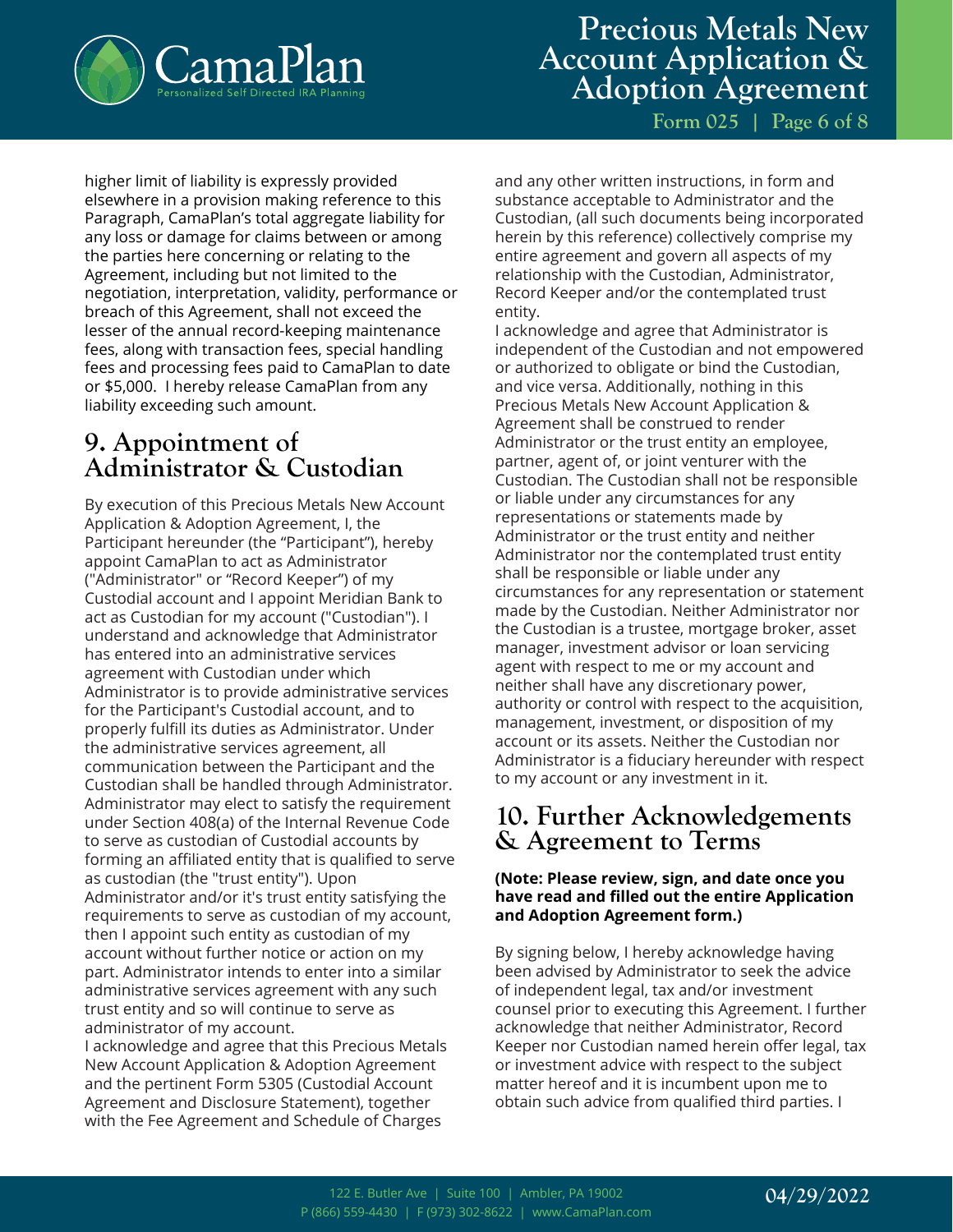

## **Precious Metals New Account Application & Adoption Agreement**

**Form 025 | Page 7 of 8**

understand and agree that I have the sole responsibility for the investment of the assets held within the account established hereunder and that Administrator, Record Keeper, and/or Custodian have no responsibility under this Agreement, or otherwise, than to follow my appropriate written instructions (upon forms supplied by them), to administer my account, to maintain accurate records of account activity that I direct, and to only provide annually tax forms 5498 and/or 1099, as appropriate, during the pendency of this Agreement. I acknowledge my obligation to provide and agree to provide Administrator an annual independent third party appraisal of the fair market value of each "alternative" asset held in the account established hereunder on or before January 15th of each year following the establishment of this account. I further understand and acknowledge that Administrator and Record Keeper reserve the right to halt all activity on my account unless and until such valuation is produced to the reasonable satisfaction of Administrator or Record Keeper, and that I will be assessed a late charge in the event of my failure to timely do so. I understand and acknowledge that it is my responsibility to determine whether any activity undertaken within the account established hereunder may constitute a Prohibited Transaction pursuant to IRC §4975 and/or may give rise to any tax consequences (e.g. – Unrelated Business Taxable Income, etc.). I hereby agree to release, indemnify and hold Administrator, Record Keeper, and Custodian harmless from and against any and all liability that may arise of any nature whatsoever as a result of Administrator, Record Keeper and/or Custodian carrying-out directives I provide them hereunder throughout the pendency of this Agreement. Under penalty of perjury, I certify that the information contained herein is correct. I hereby agree to participate in the Custodian Account offered by Administrator and Custodian. I acknowledge receipt of a copy of the plan document under which this Custodial Account is established, a copy of this Application and Adoption Agreement, and a copy of the Disclosure Statement with respect to this Custodial Account. I direct that all benefits upon my death be paid as indicated above. In the event that this is a rollover contribution, the undersigned hereby irrevocably

elects, pursuant to the requirements of Section 1.402(a)(5)-1T of the IRS regulations, to treat this contribution as a rollover contribution. If I named a beneficiary which is a Trust, I understand that I must provide certain information concerning such Trust to the Administrator, Record Keeper or Custodian.

I recognize that this Agreement is a legal document that may affect me adversely. Prior to my execution of this Agreement, I acknowledge that I was given the opportunity to seek independent legal counsel regarding this Agreement. By executing this Agreement, I acknowledge that I have reviewed this Agreement with independent legal counsel or have knowingly waived my opportunity to do so. Further, I recognize, understand and acknowledge that I am executing and delivering this Agreement with full knowledge of any and all rights and obligations I may have with respect to the agreements and rights embodied herein.

#### **Participant's Signature**

**Date**